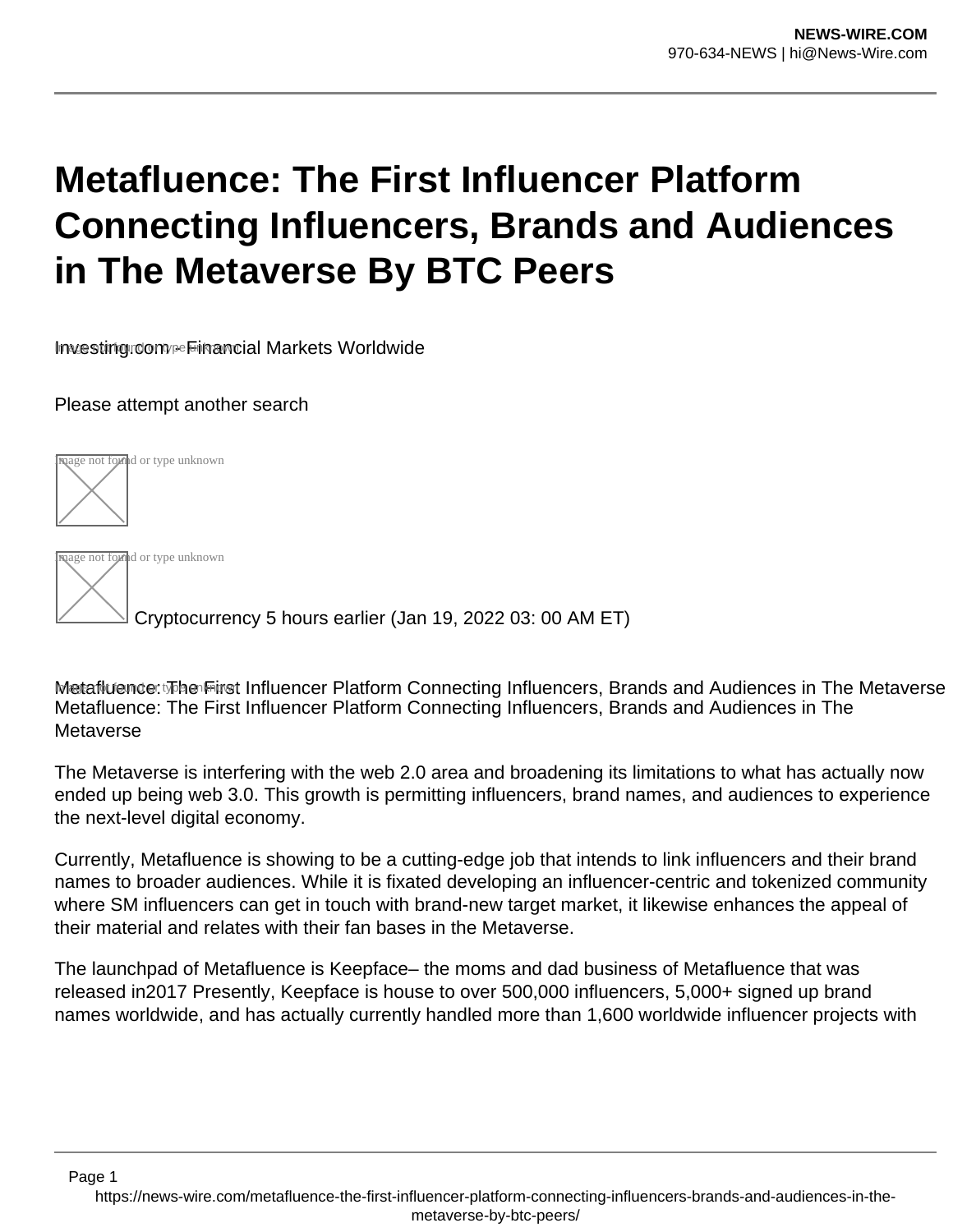### Fortune 500 business.

Page 2

Keepface efforts to key into this disturbance by releasing Metafluence, the very first influencer platform produced to link social networks (SM) influencers, their audiences, and brand names in the metaverse.

Presently, the Metafluence group is concentrated on establishing a performance-based influencer marketing design where influencers can make, not just on media outcomes however likewise on commissions out of the sales they create. More so, the job has actually onboarded top-class skilled designers and creatives with more than 5 years of market experience in influencer marketing throughout various markets and locations.

## An Influencer-centric Metaverse

Metafluence is reinventing the traditional requirements of influencer marketing by providing substantial chances for countless developers to make by using their social networks impact. It even more empowers influencers to monetize their social networks impact and imagination in the metaverse.

Even more interesting are the myriad of advantages the Metafluence environment provides to all the celebrations of the influencer marketing triangle. For influencers, the platform provides more channels to generate income from SM impact, integrate promos through Metaclan influencer members, in addition to gain direct exposure to more marketers and brand name sponsorships.

On a comparable note, brand names are offered with the capability to deal with influencers on performance-based designs to increase enormous reach within the Metafluence big neighborhood.

Additionally, brand names in the Metafluence environment will acquire direct exposure to the marketing element of the metaverse, direct influencer relations, along with occasion sponsorships. Plus, they will have access to functions like influencer discovery, project efficiency, influencer analytics, and keyword tracking.

Aside from influencers and brand names, devoted users or visitors of the Metafluence environment are considered the audiences. The audiences take advantage of the influencer-centric community by getting much better neighborhood involvement, track record, and benefits.

Metahut– Influencer personal property in the Metaverse

Metafluence is changing the influencer market. Through the influence-to-earn Metafluence platform, influencers can own a Metahut– personal property in the metaverse producing life time worth, and end up being metaverse business owners (Metapreneurs).

The Metafluence is a virtual city in the metaverse governed by social networks (SM) influencers. Metahuts

https://news-wire.com/metafluence-the-first-influencer-platform-connecting-influencers-brands-and-audiences-in-themetaverse-by-btc-peers/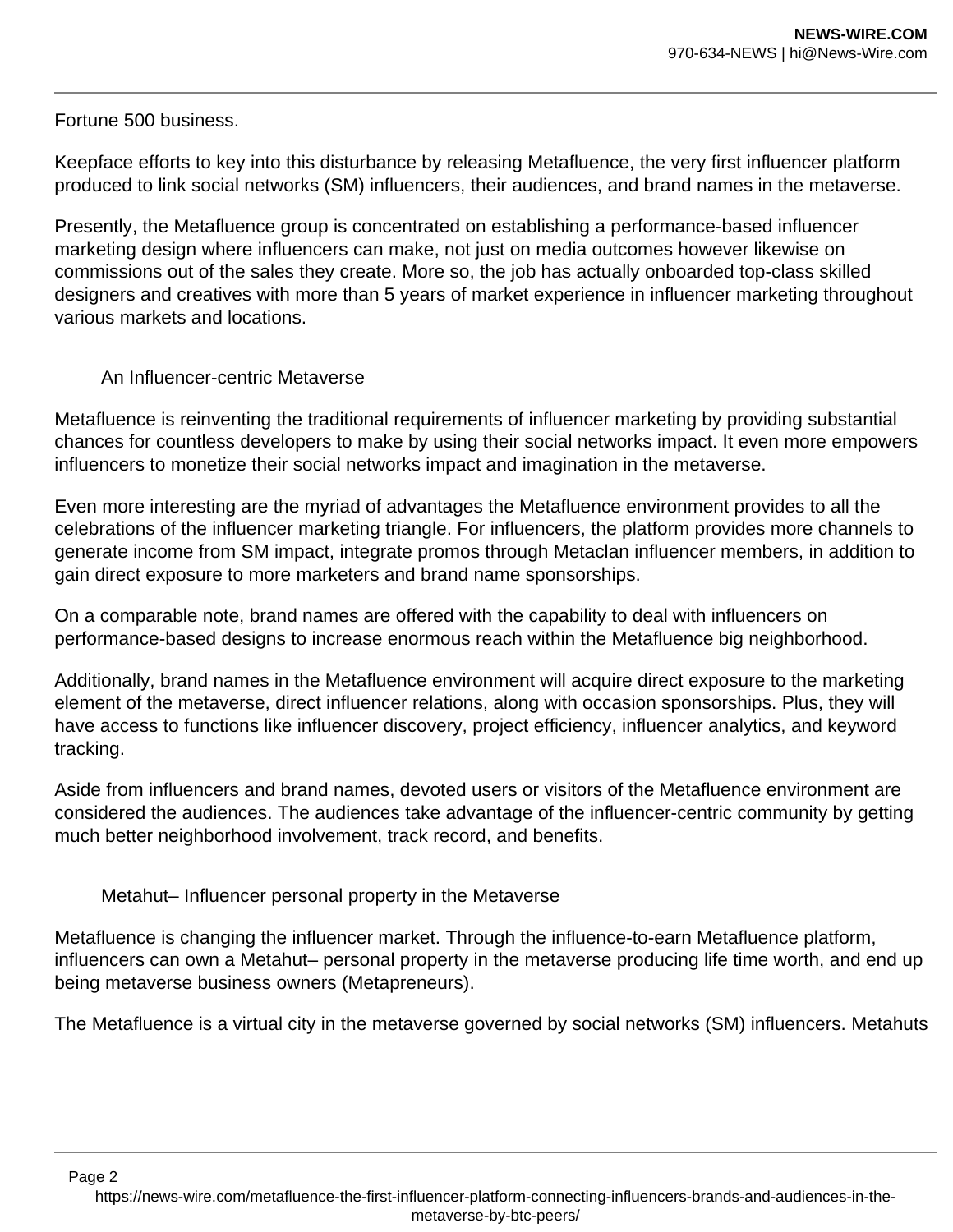are suites of individualized spaces (comparable to undeveloped land plots) in the metaverse where influencers can share their way of life, engage with their audience, gather and trade digital art work (NFTs) and team up with marketers in the Metaverse. The Metahut empowers influencers to much better monetize their SM impact, engage carefully with their audience and brand names in a transparent relation. It includes multi-purpose virtual spaces: occasion space, NFT space, shopping space, and more.

The Event space is an unique area for hosting virtual programs, conferences, discussions, or any other occasion the host desires. More so, the NFT space is a virtual space to display, sell or trade owned NFTs. There is likewise a Shopping space where influencers can establish their market for digital and physical items. Influencers are likewise enabled to work together with brand names through sponsorships. Remarkably, Metahuts owners can artistically design/upgrade their spaces to match the nature of the occasions, therefore supplying visitors with remarkable experiences.

" The concept of having my own virtual NFT gallery in the metaverse, and the capability to welcome leading market specialists into my own virtual space sounds incredibly amazing!" states Evan Luthra, Metafluence consultant.

Notably, influencers will have the ability to integrate forces in Influencer clans (Metaclans) to combine their SM impact, reach countless audiences and assist to promote each other. All influencers, their audiences, and brand names will have the ability to take part in a range of occasions that might be in-clan, public, personal, or premium. A few of the functions of Metaclans consist of integrated SM improving for members, co-created activities and occasions, competitors (clans vs clans), governance, and made group credibility.

#### Metafluence Utility Token

\$ METO represents the native currency of the Metafluence community that empowers and incentivizes influencers, their audiences, and brand names.

Holders of the \$METO can stake their tokens, or negotiate with \$METO, in addition to get specific advantages and advantages while doing so. The token can be used for purchases & deals, NFTs & Digital antiques, Metahut properties, occasions tickets, premium gain access to locations, services, and shops (for brand names).

Furthermore, Metafluence has actually revealed its recognized tie-up with BlueZilla on incubation and set the date for the IDO on January 24,2022 IDO will be triggered on the top launchpads of BlueZilla community: BSCpad, MetaVPad, NFTLaunch launchpads. To guarantee cross-blockchain interoperability and partner networks in the Asian market, Metafluence just recently partnered with UPFI Network – the very first fractional-algorithmic Stablecoin Protocol on the, supporting next-generation payment networks on a blockchain.